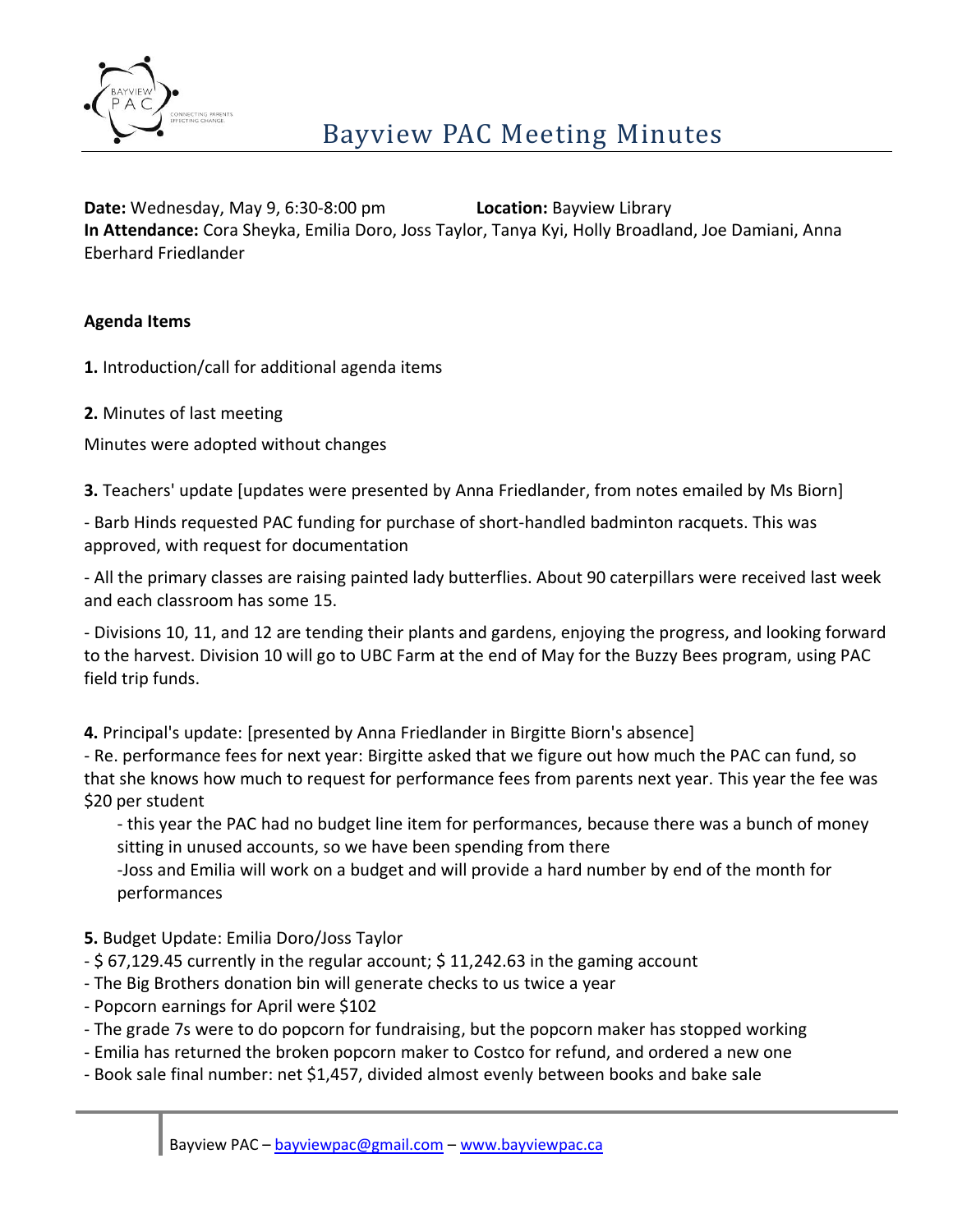

# Bayview PAC Meeting Minutes

- Hot dogs for sports day have not been acquired yet, would cost about \$230 to buy from Costco, but Emilia will check to see if Costco will donate; Joss will get that contact from Kelly. We need to figure out the best way to get the hot dogs distributed (maybe have grade 7 runners from each family team?) - Parents' night out coming up at the Wolf and Hound; it was decided to do a Family Night Out,instead (bring children rather than have a separate child care event), then get feedback. **Date was set as May 30.**

- **6.** Hot lunch: Anna
- Mac and cheese needs to go back on the menu
- Anna will ask Eric how the sales were with the May/June menu vs earlier ones
- We need to publicize that hot lunch generates a portion of proceeds that are donated to the PAC

- Emilia noted that prices are different at different schools (maybe different percentages go to the PACs, or maybe different staffing levels?)

### **7.** Sports Day

- It sounds like Carmen has enough volunteers, but Emilia will check with her

- Joss has leftover freezies that can be used (about 100 minis), but hasn't heard from Carmen about it

### **8.** Seismic update: Tanya Kyi

- There have been two meetings of the advisory committee so far, plus Crosstown School tour
- The architects seem to be really listening to our needs
- The school board is very strong on doing a gravel field, but:

- there were kids who went to a track practice at Gordon and came back with injuries from being scraped by the gravel

- Kent says that they are starting with a plan for some a smaller grass area
- We would like to keep a perimeter fence and the bamboo for children to play in
- Covered area: the architects are willing to be creative with, eg, overhang of second floor

- A letter was written to Rob Fleming about including a covered area, and his reply was that the province's policy is that everybody may have them, but it's the school board's decision, so there might be movement on that

- New playground funding from province to include repairs after reconstruction?
- David Eby has asked for an update from us; Tanya is meeting him on Friday morning

- David Lloyd Gordon PAC has been contacted—they are at the exact same stage as we are; Kathy O'Sullivan gave us the chair contact for Nelson PAC—they are about to move in to new building, and are currently fundraising for their extras, so Tanya is trying to get the details from them.

- Mentions of library the meetings? Talk is about library operating as a hub; maybe put JKC, gym, and library all on ground floor; or put JKC, gym, and a few classrooms on bottom, and library on second floor; Brett has been at all the meetings and has clear ideas/preferences

- Veteran libriarians from Wolfe and Maple Grove are willing to come by and consult on ideas for library organization and priorities

- Gordon has a heat exchange system that is not big enough for the size of the building; classrooms are unbearably hot. We could request exterior slatted shading?